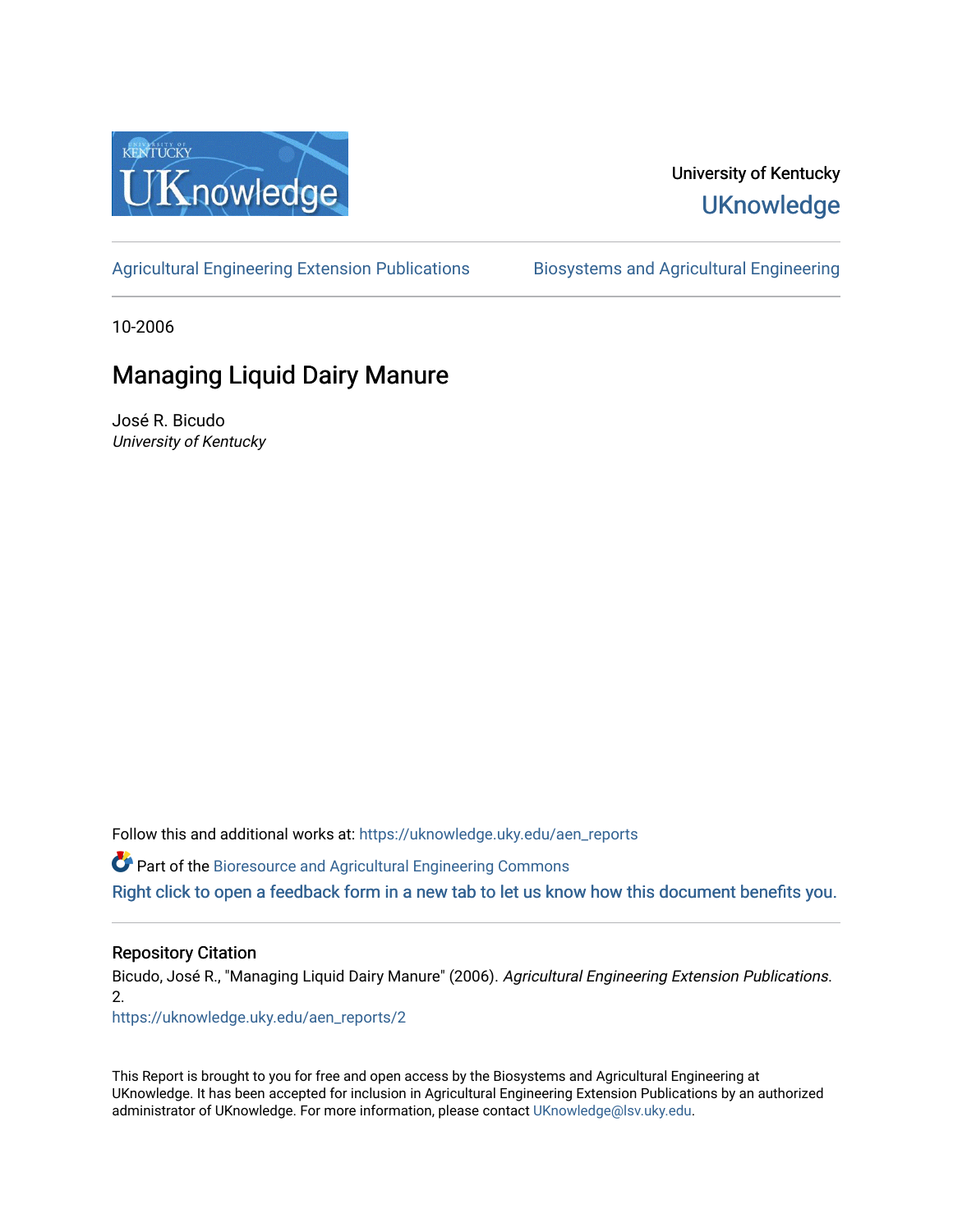# **THE COOPERATIVE EXTENSION SERVICE**

# Managing Liquid Dairy Manure

*José R. Bicudo, Department of Biosystems and Agricultural Engineering, University of Kentucky* 

One of the primary issues in the dairy<br>production industry is the storage,<br>management, and land application of management, and land application of manure. Producers should plan how and when to apply manure to agricultural land to minimize the risk of water pollution and odor nuisance and maximize nutrient use.

The concentration of nutrients in the manure is important when planning land application operations. Nutrient concentration information is needed to determine the amount of manure to be spread per acre. Nutrient concentrations in manure may be similar from year to year for a given site where genetics, diet, housing, and management operations do not change significantly. However, nutrient concentrations can also be highly variable. Manure is not usually homogeneous in nature, and nutrients may stratify during storage. Nutrient content will change with changes in feed, bedding, handling, etc., and with seasons, depending on precipitation. Therefore, laboratory analysis of the manure should be performed each year to track nutrient concentrations.

An effective testing program must be attentive to when manure samples are collected, how they are obtained, how many samples are taken, and how frequently manure is tested.

#### Sampling Dairy Liquid Manure

Ideally, manure should be sampled during or just prior to hauling for land application operations. This will give the most accurate nutrient analysis because the process of agitation ensures that samples represent the contents of the storage structure. Make sure you do not wash away the banks or damage the liner during mixing. Samples taken at various stages during agitation and pumping of dairy manure in Kentucky showed no significant differences between samples. Sampling the manure from the application equipment is quicker and safer than collecting samples from the storage facility (Figure 1).

Alternatively, manure samples can be collected from the tanker that delivers manure to the fields (Figure 2). Sample as the tanker is being filled since solids may settle in the tanker if sampling is done later.

The primary drawback to sampling during agitation or hauling of manure to agricultural land is that the results of the current sample will not be available to plan the current year's application. However, the results can be used to determine whether adequate amounts of nutrients were applied, and they can be used as an estimate for next year's manure nutrient content. A series of samples from a specific farm can be used to estimate manure nutrients by comparing the moisture content as well.



Figure 1. Sampling manure directly from the pumping line.



**Figure 2.** Sampling manure from a tanker. (Source: University of Minnesota Extension Service)

Samples submitted to a laboratory for analysis should be a mixture of manure taken from different loads representing the beginning, middle, and end of the application process. A good rule of thumb is to take one subsample per 300,000 gallons of pumped manure. Typically, only one sample made out of three or four subsamples is needed for liquid slurries that have been properly agitated. Mix these subsamples thoroughly in a 5-gallon bucket.

If the slurry is not agitated, three or more samples of the storage are required because solids settle on the bottom of the storage pond and nutrients tend to stratify. Samples should be collected around the storage pond at several locations, and subsamples should roughly correspond to the top, middle, and bottom portions of the pond. A can or other container is often attached to a long pole and dipped into the manure, but this device is not suitable for<br>collection of samples at different depths.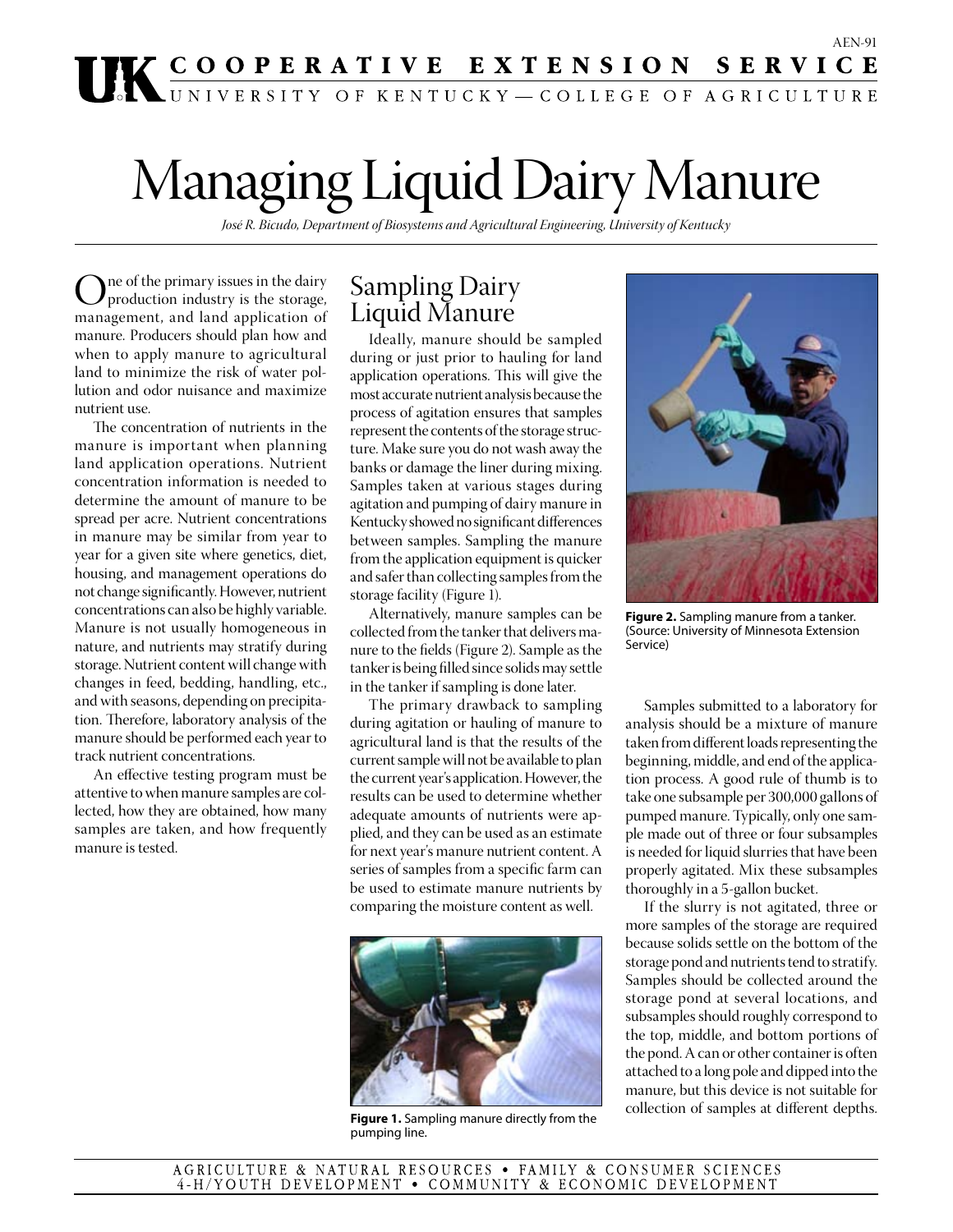Instruments that have a manually operated valve that opens and shuts at the desired depth are more appropriate.

When manure is not too thick, a coretaker or "sludge judge" can be used. These devices are made of ½- or ¾-inch PVC pipe and contain a float valve at their end. The pipe is slowly lowered to the bottom of the storage, allowing manure to flow in through a float valve. The pipe fills up to surface level and can then be raised. Raising the pipe sets the check valve, trapping the manure inside. Contents are then emptied into a bucket.

Safety precautions should always be taken while sampling near manure storages. If sampling from a liquid storage facility, use caution to prevent accidents, such as falling into the manure storage facility or being overcome with hazardous gases produced by manure. *Have two people present at all times.* Never enter confined manure storage spaces without appropriate safety gear such as a self-contained breathing apparatus, and make sure all means of egress are accessible.

Sample containers that are sent to the laboratory should be clean and dry. Leakproof plastic containers with a wide mouth work the best. Fill the container about twothirds or three-quarters full to allow room for gas expansion. The minimum sample size is eight ounces of manure. Wipe off the sample jar and seal it in a bag with a zipper lock to help contain any possible leakage from the bottle. Manure samples should be frozen prior to mailing in order to slow down any microbial activity and mailed early in the week to avoid weekends and holidays. Sample containers should be mailed using polystyrene or plastic coolers. The use of ice packs is recommended to help keep the temperature low inside the cooler.

#### Quick Tests

Dairy farmers should be able to have an estimate of the nutrient contents of the manure as it is being applied to cropland. On-farm quick tests provide a way to monitor approximate nutrient content of liquid manure during land application.

There are several different types of kits for on-farm quick tests. Some of the most common kits include hydrometers, electrical conductivity meters, and simple nitrogen meters (Figure 3).

Analysis usually takes less than 10 minutes, and the equipment is relatively simple to use. Hydrometers can be used to obtain an estimate of the total solids and phosphorus contents. Electrical conductivity and the Agros® N meter can be used to obtain an estimate of the ammonium nitrogen.

Quick tests are less accurate than standard laboratory analyses but are useful as a manure utilization tool. Table 1 gives the coefficient of determination  $(R<sup>2</sup>)$  for different quick tests used with dairy manure obtained from farms located in the Mammoth Cave area in central Kentucky. The higher the R2 value, the higher the confidence in the test for estimating manure dry matter content and nutrients.

Researchers from other regions of the country obtained good results using conductivity pens when they diluted the manure sample first at a 5:1 ratio (Peter Wright, personal communication).

| <b>Table 1.</b> Coefficient of determination $(R^2)$<br>for different quick tests-Mammoth Cave<br>area. |                          |                |
|---------------------------------------------------------------------------------------------------------|--------------------------|----------------|
| <b>Quick Test</b>                                                                                       | <b>Nutrient</b>          | R <sup>2</sup> |
| Hydrometer                                                                                              | Total Solids 0.76 - 0.81 |                |
|                                                                                                         | <b>Total P</b>           | 0.93           |
|                                                                                                         | <b>Total N</b>           | 0.89           |
| Agros <sup>®</sup> N meter                                                                              | $NH_4 + -N$              | 0.66           |
| Conductivity meter                                                                                      | $NH_4 + -N$              | 0.70           |
| Conductivity pen                                                                                        | $NH_4 + -N$              | $0.67 - 0.77$  |

Development of a dairy waste utilization management tool has been completed for the Mammoth Cave area. This tool includes calibration of regression equations that can use rapidly determined parameters such as manure specific gravity and conductivity to estimate the nutrient content of dairy manure stored in earthen basins. It also explains how to estimate plant-available nitrogen from quick test results. Details about this tool are given in a separate University of Kentucky Cooperative Extension publication (AEN-92, *Dairy Waste Utilization Management Tool*).

On-farm quick tests can be valuable for estimating nutrient concentrations for land application management, but they should not replace traditional laboratory analyses of manure samples. Quick tests should be used in conjunction but *not* in place of laboratory tests. When selecting a quick test, it is useful to understand what the method measures and how it works. It is also important to become aware of its accuracy and limitations.



Figure 3. Hydrometer, conductivity meter, conductivity pen, and Agros® N meter (instruments shown are in different scales).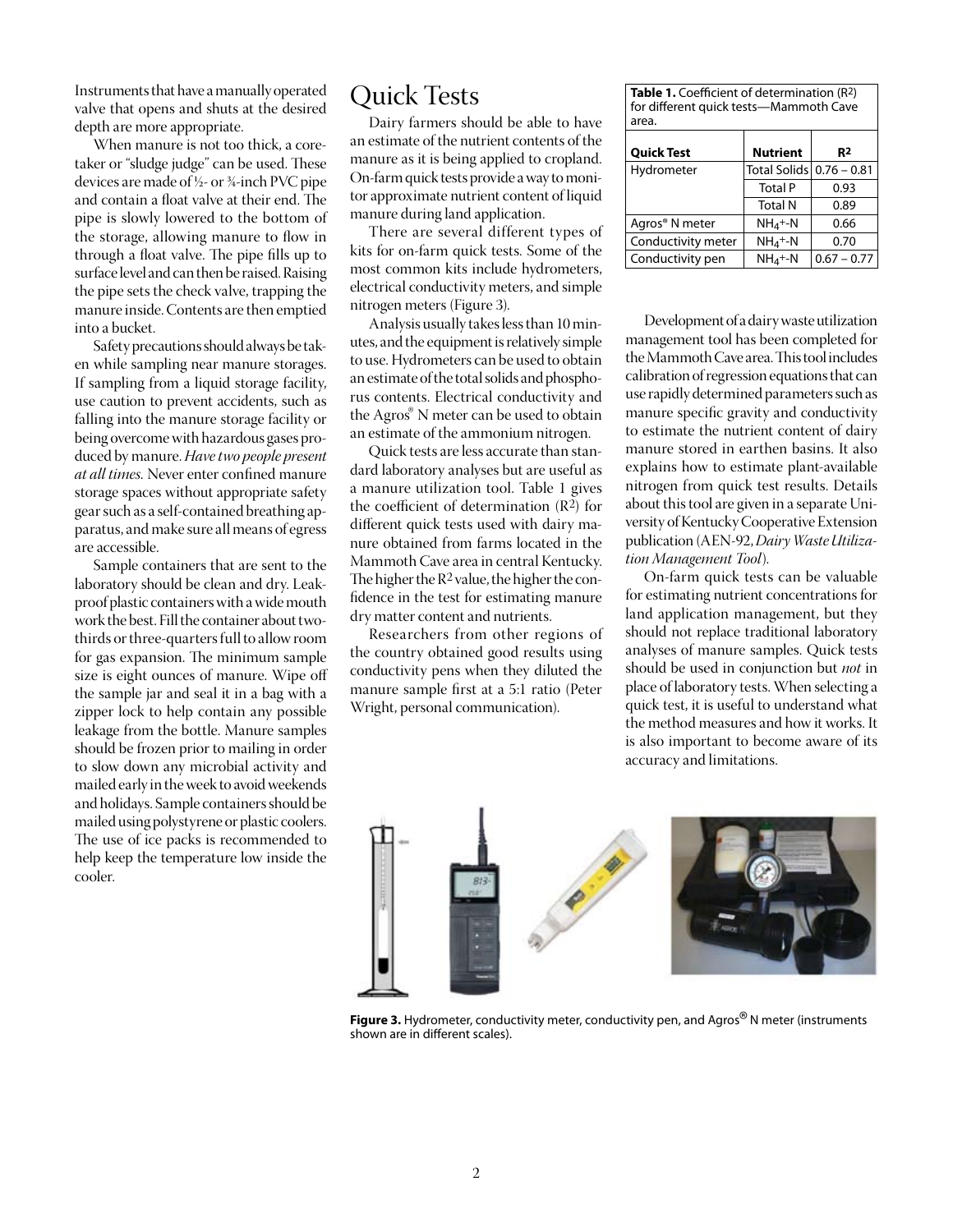#### Land Application

Nutrient management planning is considered a best management practice that aims at optimizing crop yield and quality, minimizing inorganic fertilizer inputs, and protecting the environment (air, soil, and water). All dairy farms should have and follow a nutrient management plan. Details on the development of such plans are available from the University of Kentucky Cooperative Extension publications such as IP-71, *Nutrient Management in Kentucky*, and AGR-146, *Using Animal Manures as Nutrient Sources*.

Applying manure to land that is already overloaded with nutrients, especially phosphorus, may be a problem. For most farms trying to meet a nutrient standard, the most immediate problem is finding enough land to spread manure on. According to a recent study by USDA (Ribaudo et al., 2003), only 2% of large dairies (more than 700 cows) have enough land to meet a phosphorus standard resulting in a production cost increase of about 3.25%. The higher cost associated with a phosphorus standard reflects higher concentrations of phosphorus in manure than of nitrogen relative to crop nutrient needs. Basically more land is required to spread manure under a phosphorus standard than under a nitrogen standard because less manure is needed to satisfy crops' phosphorus needs.

Land application operations should exercise every precaution to avoid contaminating surface and groundwater. Manure should not be applied within 50 to 300 feet of a watercourse, pond, or well, depending on the type of equipment used. Note that the risk of causing groundwater pollution is high in Kentucky since a large portion of land directly overlies geological karst formations that may have fairly direct surface-to-groundwater connections. Avoid land application when the soil is wet, frozen, or covered with snow. Land application operations should be postponed when heavy rainfall is forecast.

Liquid manure should be placed as close to the ground as possible. Effective placement of manure depends on manure characteristics, the crop being fertilized, soil properties, moisture conditions, and the equipment used.

A major concern of land application operations is the release of odors and loss of nitrogen to the air, in the form of ammonia. If possible, inject manure (Figure 4), or incorporate it by plowing soon after application. The amount of odor emitted can be reduced by 85 to 90% when manure is injected as compared with liquid broadcasting. Ammonia losses can be reduced by 90 to 95%.

Injecting manure may reduce the risk of runoff as long as the rate at which the manure is applied is appropriate to the site. Avoid injection into porous backfill over drainage systems, particularly on very heavy soils, or into very light gravelly soils. Make sure there is no visible ponding on the soil surface or runoff from the land application area. Another alternative is to till the soil to facilitate movement of the liquid manure into the ground (Figure 5).

Traveling guns (Figure 6) are somewhat popular among dairy farmers to apply liquid manure to fields. Manure with solid content as high as 8% can be applied through a traveler if the manure is well mixed and solids have been reduced to small particles with a chopper pump (Jarrett and Graves, 2002).

The main disadvantages to using traveling guns to apply manure include uneven distribution of liquid on the fields, crop damage or soil compaction (basically due to droplets hitting the soil surface with high energy), significant losses of ammonia, and emission of offensive odors. The dark appearance of the manure stream shooting through the air, combined with the odor, draws negative public perception.

Try to spread manure when the wind is blowing away from public areas. In any case, avoid spreading on weekends or holidays. A little planning can go a long way to maintaining good neighbor relations. The best spreading conditions are where air mixes to a great height above the ground. Typically, sunny, windy days, followed by cloudy, windy nights, are best. These conditions help odors to dilute and disperse more rapidly.



**Figure 4.** Application and incorporation of manure into soil.



**Figure 5.** Tilling and manure application.



**Figure 6.** Application of manure with traveling gun.

Regular checking of a manure irrigation system is essential. Malfunctioning travelers may continually apply manure in one location, resulting in overapplication. Clogged nozzles, broken or separated pipes, and hoses can cause severe environmental problems that must be handled quickly and efficiently. It is a good idea to have a management plan as well as an emergency response plan in place. A well-thought-out emergency response plan should provide the necessary information to allow immediate containment and timely clean-up in the event of manure spills. It is important to know whom to contact and to document all procedures and steps taken since the spill occurred.